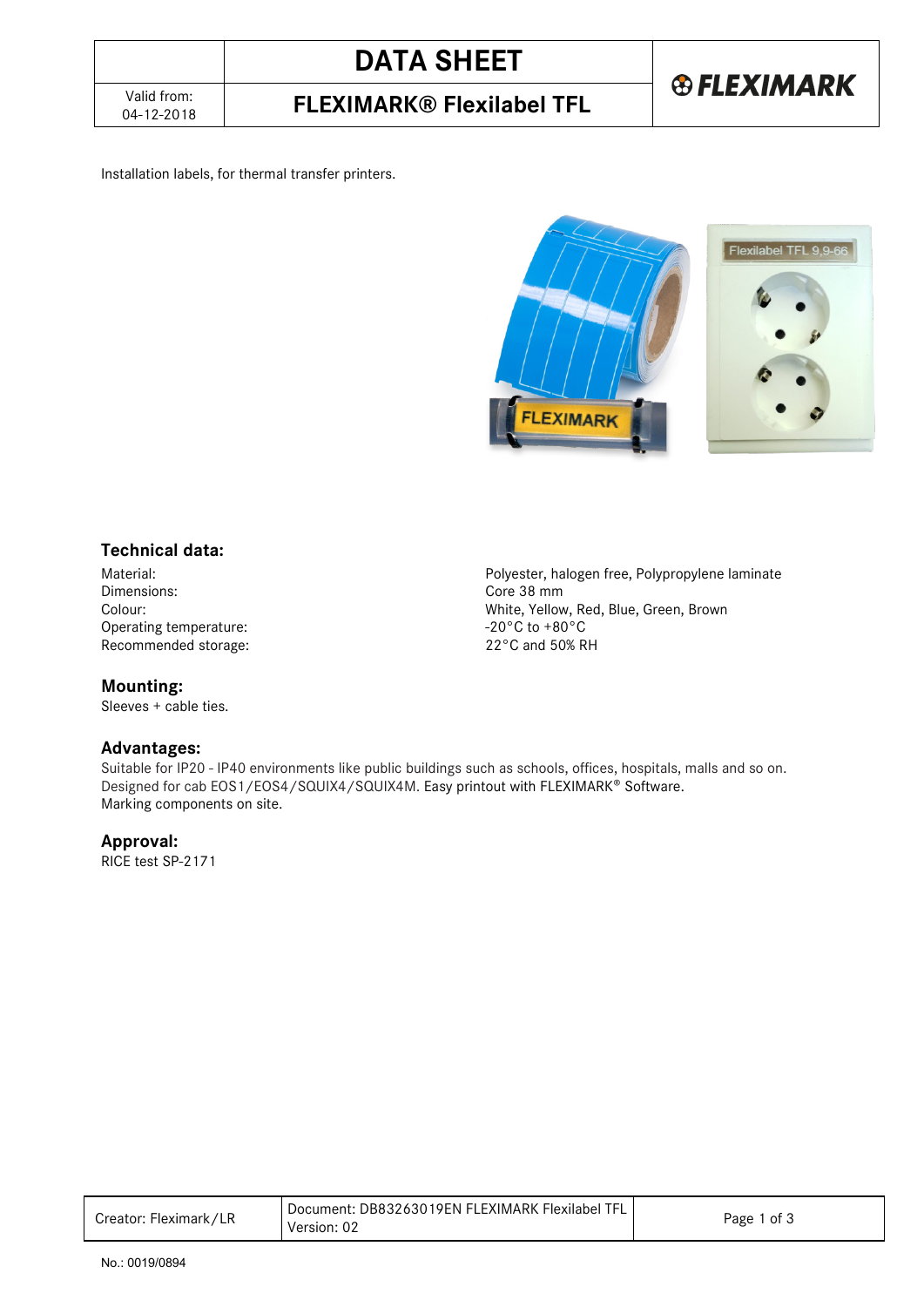# **DATA SHEET**



04-12-2018 **FLEXIMARK® Flexilabel TFL**

#### **Product data:**

| Part no. | <b>Article designation</b> | Color  | Size WxH | Labels/ | Suitable for                          |
|----------|----------------------------|--------|----------|---------|---------------------------------------|
|          |                            |        | (mm)     | PU      |                                       |
| 83263019 | Flexilabel TFL 9,5x35 WH   | White  | 9,5x35   | 1000    | PTEF-9,5-35                           |
| 83263020 | Flexilabel TFL 9.5x35 YE   | Yellow | 9,5x35   | 1000    | PTEF-9.5-35                           |
| 83263021 | Flexilabel TFL 9.5x28 WH   | White  | 9,5x28   | 500     | PTEF-9.5-28                           |
| 83263022 | Flexilabel TFL 9.5x28 YE   | Yellow | 9.5x28   | 500     | PTEF-9.5-28                           |
| 83263023 | Flexilabel TFL 9,5x17,5 WH | White  | 9,5x17,5 | 252     | PTEF-9.5-18                           |
| 83263024 | Flexilabel TFL 9,5x17,5 YE | Yellow | 9,5x17,5 | 252     | PTEF-9.5-18                           |
| 83263025 | Flexilabel TFL 9.9x66 WH   | White  | 9.9x66   | 1000    | PTEF-9,5-66 and Schneider Cyb system  |
| 83263026 | Flexilabel TFL 9.9x66 YE   | Yellow | 9.9x66   | 1000    | PTEF- 9,5-66 and Schneider Cyb system |
| 83263027 | Flexilabel TFL 9.9x66 BU   | Blue   | 9.9x66   | 252     | PTEF- 9,5-66 and Schneider Cyb system |
| 83263028 | Flexilabel TFL 9,9x66 GN   | Green  | 9,9x66   | 252     | PTEF-9,5-66 and Schneider Cyb system  |
| 83263029 | Flexilabel TFL 9.9x66 BN   | Brown  | 9,9x66   | 252     | PTEF- 9,5-66 and Schneider Cyb system |
| 83263030 | Flexilabel TFL 9.9x66 RD   | Red    | 9,9x66   | 252     | PTEF-9,5-66 and Schneider Cyb system  |
| 83263032 | Flexilable TFL 12x48       | White  | 12x48    | 252     | RI-45 socket Schneider and similar    |

### **Physical properties**

Material: white polyester 0,175 mm

| <b>Properties</b>             | <b>Values</b> | Unit           | <b>Test method</b>   |
|-------------------------------|---------------|----------------|----------------------|
| <b>Thickness</b>              | $195 \pm 29$  | $\alpha$ m     | DIN53105/ISO534      |
| Density base film             | 1,39          | $G/cm \ge$     | DIN53479             |
| Weight                        | $274 \pm 34$  | G/m2           | DIN53104             |
| Whiteness R 457               | >92           | $\%$           | DIN53145             |
| Opacity                       | >97           | $\%$           | DIN63146             |
| Shrinkage m.d.                | Max 3,5       | $\%$           | DIN53377             |
| Shrinkage c.d.                | Max 2         | $\%$           | DIN53377             |
| Inittial tear resistance m.d. | >125          | N/mm2          | DIN53455             |
| Inittial tear resistance c.d. | >155          | N/mm2          | DIN53455             |
| Elongation m.d                | >120          | %              | DIN53455             |
| Elongation c.d                | >70           | %              | DIN53455             |
| Stiffness m.d.                | 1200-1400     | mN             | DIN53864             |
| Stiffness c.d.                | 1100-1300     | mN             | DIN53864             |
| Temperature resistance        | 160           | $\overline{C}$ | DIN53864             |
| Dimensional stability         | ± 0           | %              | 2 hrs $20^{\circ}$ C |
|                               |               |                | 85% RH               |
| Smoothness                    | >20           | Sec            | DIN53107             |
| Ink absorption                | Max 3         | G/m2           | IGT A2               |
| Oil absorption                | $0,4 - 2,0$   | G/m2           | DIN53132             |
|                               |               |                | Cobb-Unger 15 sec    |
| Water absorption              | $0 - 1, 6$    | G/m2           | DIN53132             |
|                               |               |                | Cobb-Unger 30 sec    |
| Varnishability                | $8 - 11,5$    | 1000/mm        | IGT W24              |

| Laminate material: Clear PP                  |                                                                |             |
|----------------------------------------------|----------------------------------------------------------------|-------------|
| <b>Typical values</b>                        |                                                                |             |
| Peel adhesion 90°<br>FINAT test method no. 2 | 300 N/m                                                        |             |
| Stainless steel                              |                                                                |             |
| Initial tack:                                | 430 N/m                                                        |             |
| FINAT test method no.9                       |                                                                |             |
| Min. appl. temp:                             | +5 $^{\circ}$ C                                                |             |
| Service temp:                                | $-20^{\circ}$ C / +80 $^{\circ}$ C                             |             |
| Creator: Fleximark/LR                        | Document: DB83263019EN FLEXIMARK Flexilabel TFL<br>Version: 02 | Page 2 of 3 |